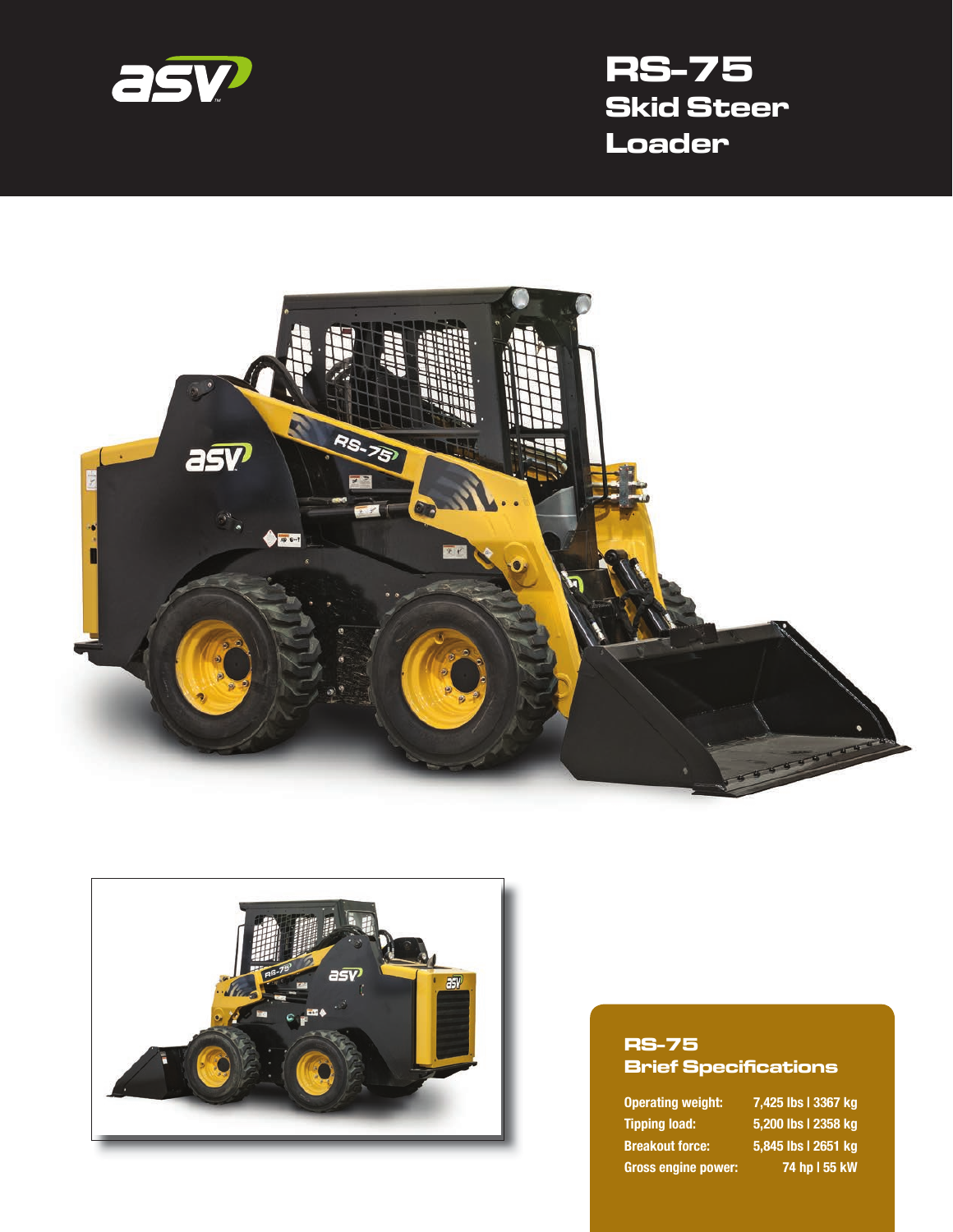## **SPECIFICATIONS**



#### OPERATING SPECIFICATIONS

| Loader arms                                              | Radial              |
|----------------------------------------------------------|---------------------|
| Operating weight                                         | 7,425 lbs   3367 kg |
| Shipping weight                                          | 6,610 lbs   2998 kg |
| Operating capacity, 50% of tipping load                  | 2,600 lbs   1179 kg |
| Tipping load                                             | 5,200 lbs   2358 kg |
| Travel speed, maximum - 1 <sup>st</sup> speed            | 8.2 mph   13.1 kph  |
| Travel speed, maximum - 2 <sup>nd</sup> Speed (optional) | 11 mph   17.7 kph   |
| Breakout force at bucket edge                            | 5,845 lbs   2651 kg |
| Arm lifting force                                        | 7,100 lbs   3220 kg |
| Ground clearance, unloaded                               | 10.5 in. 1267 mm    |
| Ground clearance, loaded                                 | 10 in. 1 254 mm     |
| Width over tires                                         | 72 in. 11829 mm     |
| Width over tires with rims reversed                      | 66 in. I 1676 mm    |

#### ENGINE

| <b>Type</b>                     | Diesel, 4-cylinder, turbocharged                              |
|---------------------------------|---------------------------------------------------------------|
| Model                           | Deutz TD2.9L4                                                 |
| <b>Displacement</b>             | 177 in <sup>3</sup>   2.9 L                                   |
| Gross power rating $@$ 2800 rpm | 74 hp   55 kW                                                 |
| Torque, peak                    | 192 ft-lb   260 Nm                                            |
| Cooling system                  | Engine-driven fan and coolant/<br>anti-freeze-filled radiator |
| Intake air cleaner              | Dual stage                                                    |
| Emission controls               | Meets all U.S. EPA Tier 4 final<br>standards                  |

### DRIVE TRAIN

| Drive system    | Hydrostatic          |
|-----------------|----------------------|
| Chain case      | Bow tie drive system |
| Chain size      | 100 ANSI chain       |
| Wheel size      | 12x16.5              |
| Tractive effort | 8,800 lbs   3995 kg  |

\* Machine tested with foundry bucket

### AUX. HYDRAULIC SYSTEM

| Pump capacity         | Standard - 21.97 gpm   83.2 lpm                |
|-----------------------|------------------------------------------------|
|                       | Optional - 30.9 gpm   116.9 lpm                |
| System pressure, max. | 3,335 psi   230 bar                            |
| Controls              | Intermittent via joystick button or continuous |
|                       | via console switch, mode selectable via        |
|                       | dash-mounted switch                            |
| Couplers              | Push-to-connect quick couplers mounted on      |
|                       | loader arms                                    |
|                       | Pressure relief valve mounted to               |
|                       | coupler block                                  |
| Cooling system        | High efficiency side-by-side radiator and      |
|                       | oil cooler                                     |

#### ELECTRICAL SYSTEM

| Nominal charge  | 12 V                                            |
|-----------------|-------------------------------------------------|
| Battery         | 800 CCA                                         |
| Charging system | 95 amp alternator                               |
| Outlets         | 1-12 V port inside operator station             |
| Wiring          | Pre-wired for all factory-available accessories |

### OPERATOR STATION

Seat: Adjustable contour vinyl with built-in operator presence switch, lap bar and 2 in I 51 mm wide seat belt Loader control: Right-hand pilot hydraulic joystick controls loader lift, lower and tilt, plus intermittent control of auxiliary hydraulic

Drive control: Left-hand pilot hydraulic joystick controls machine speed and direction

| Engine speed        | Hand throttle                            |
|---------------------|------------------------------------------|
| Indicators & gauges | Engine oil low-pressure light            |
|                     | Hydraulic oil high-temperature light     |
|                     | Engine high-temperature light            |
|                     | Low battery voltage light                |
|                     | <b>Tachometer</b>                        |
|                     | Hour meter                               |
|                     | Fuel gauge                               |
| ROPS / FOPS         | Meets ISO 3471, ISO 6683,                |
|                     | ISO 3449:2005 Level 1                    |
| <b>Illumination</b> | 4 - Fixed forward-facing halogen lights  |
|                     | 2 - Adjustable rear-facing halogen light |
|                     | 1 - Interior light                       |
| Convenience         | 12 V power port                          |
| Horn                |                                          |
| Backup alarm        |                                          |
| Sound insulation    |                                          |
| Rear window         |                                          |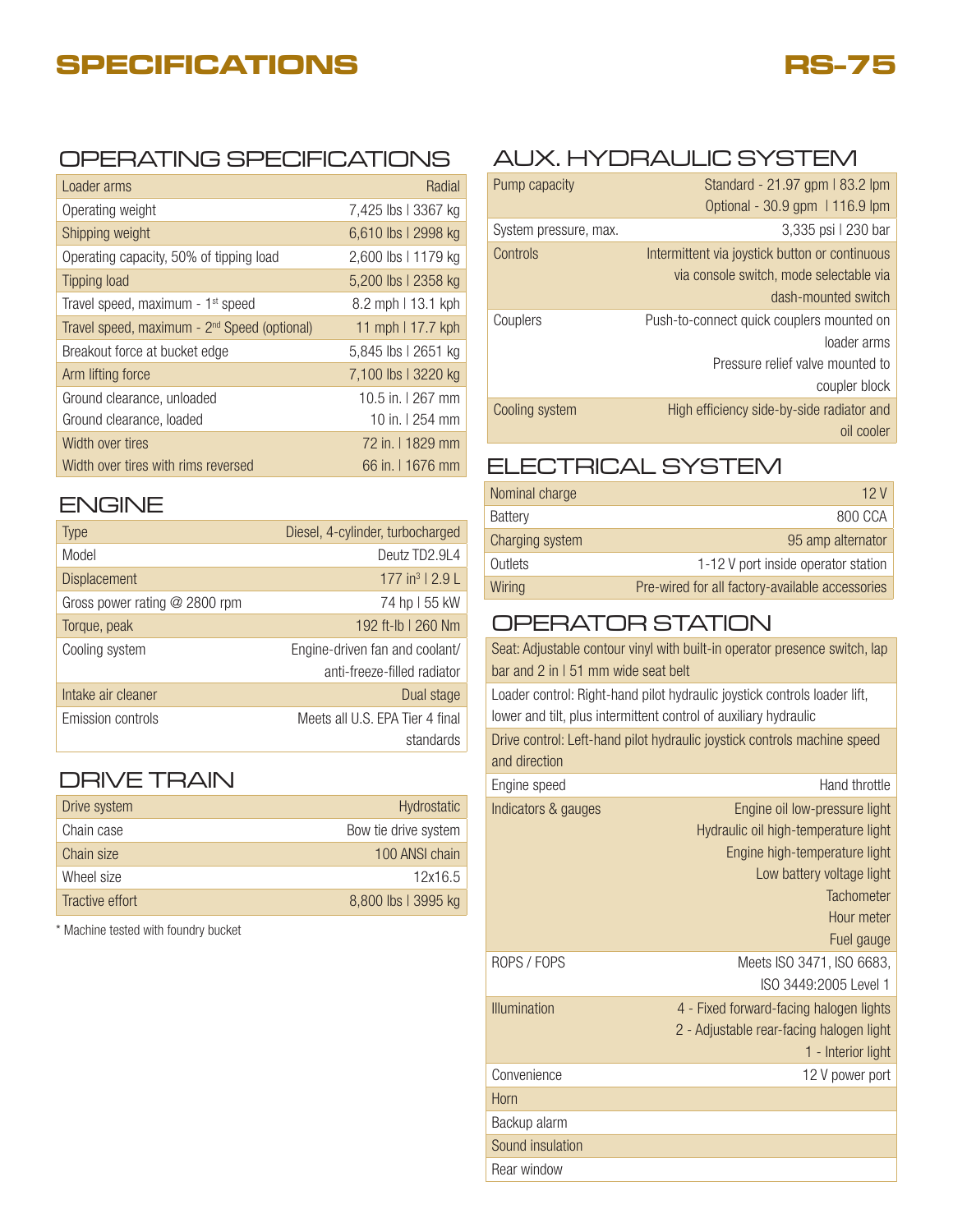## **DIMENSIONS RS-75**